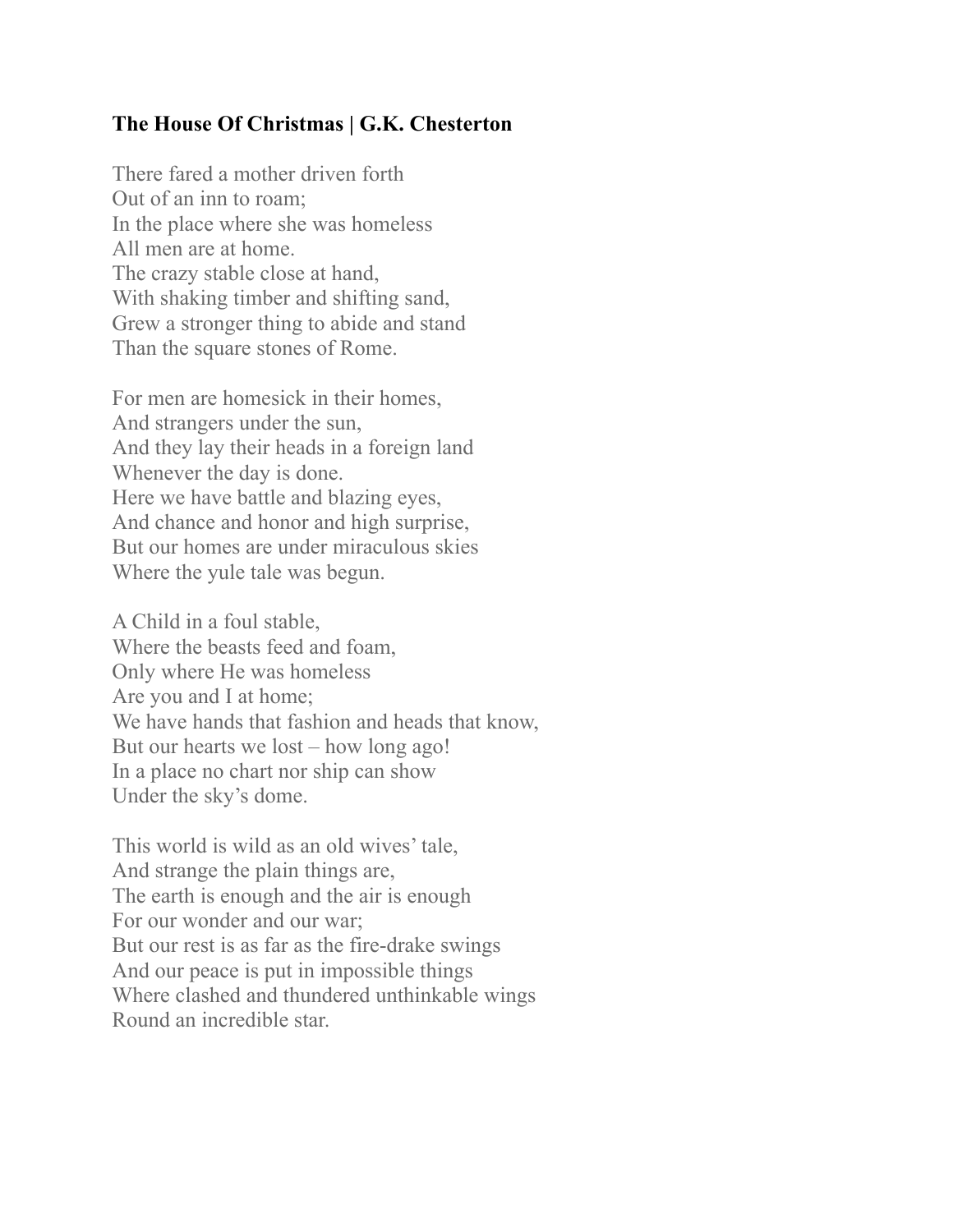To an open house in the evening Home shall men come, To an older place than Eden And a taller town than Rome. To the end of the way of the wandering star, To the things that cannot be and that are, To the place where God was homeless And all men are at home.

### **How Far is it to Bethlehem**

How far is it to Bethlehem? Not very far. Shall we find the stable-room Lit by a star?

Can we see the little Child? Is He within? If we lift the wooden latch, May we go in?

May we stroke the creatures there — Ox, ass, or sheep? May we peep like them and see Jesus asleep?

If we touch His tiny hand, Will He awake? Will He know we've come so far Just for His sake?

Great kings have precious gifts, And we have naught; Little smiles and little tears Are all we brought.

For all weary children Mary must weep; Here, on His bed of straw, Sleep, children, sleep.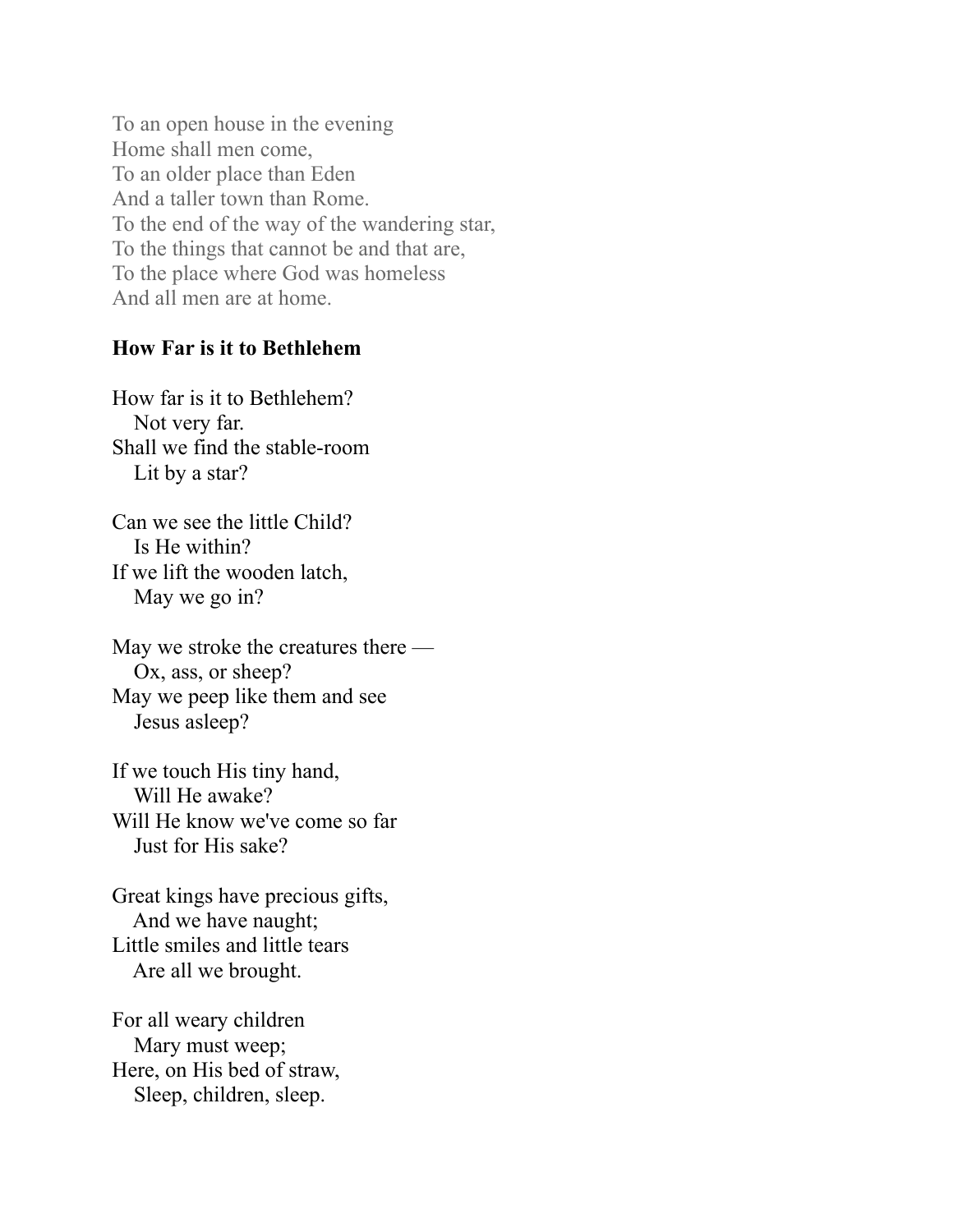God, in His mother's arms, Babes in the byre, Sleep, as they sleep who find Their heart's desire.

### **A CHILD OF THE SNOWS**

There is heard a hymn when the panes are dim, And never before or again, When the nights are strong with a darkness long, And the dark is alive with rain.

Never we know but in sleet and in snow, The place where the great fires are, That the midst of the earth is a raging mirth And the heart of the earth a star.

And at night we win to the ancient inn Where the child in the frost is furled, We follow the feet where all souls meet At the inn at the end of the world.

The gods lie dead where the leaves lie red, For the flame of the sun is flown, The gods lie cold where the leaves lie gold, And a Child comes forth alone.

#### **THE WISE MEN**

Step softly, under snow or rain, To find the place where men can pray; The way is all so very plain That we may lose the way.

Oh, we have learnt to peer and pore, On tortured puzzles from our youth, We know all labyrinthine lore, We are the three Wise Men of yore, And we know all things but the truth.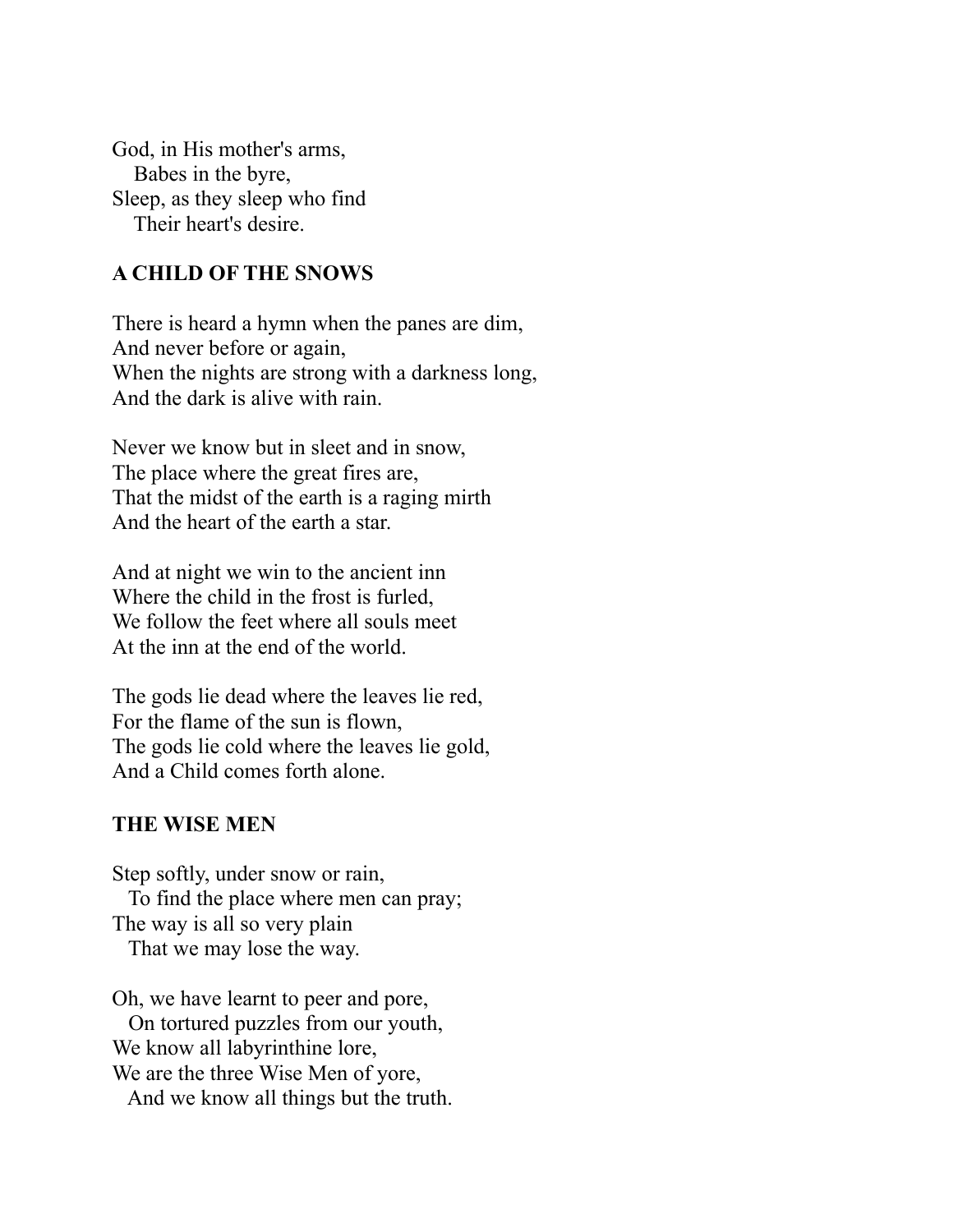We have gone round and round the hill, And lost the wood among the trees, And learnt long names for every ill, And served the mad gods, naming still The Furies the Eumenides.

The gods of violence took the veil Of vision and philosophy, The Serpent that brought all men bale, He bites his own accursed tail, And calls himself Eternity.

Go humbly . . . it has hailed and snowed . . . With voices low and lanterns lit; So very simple is the road, That we may stray from it.

The world grows terrible and white, And blinding white the breaking day; We walk bewildered in the light, For something is too large for sight, And something much too plain to say.

The Child that was ere worlds begun — (. . . We need but walk a little way . . . We need but see a latch undone . . .) The Child that played with moon and sun Is playing with a little hay.

The house from which the heavens are fed, The old strange house that is our own, Where tricks of words are never said, And Mercy is as plain as bread, And Honour is as hard as stone.

Go humbly; humble are the skies, And low and large and fierce the Star, So very near the Manger lies That we may travel far.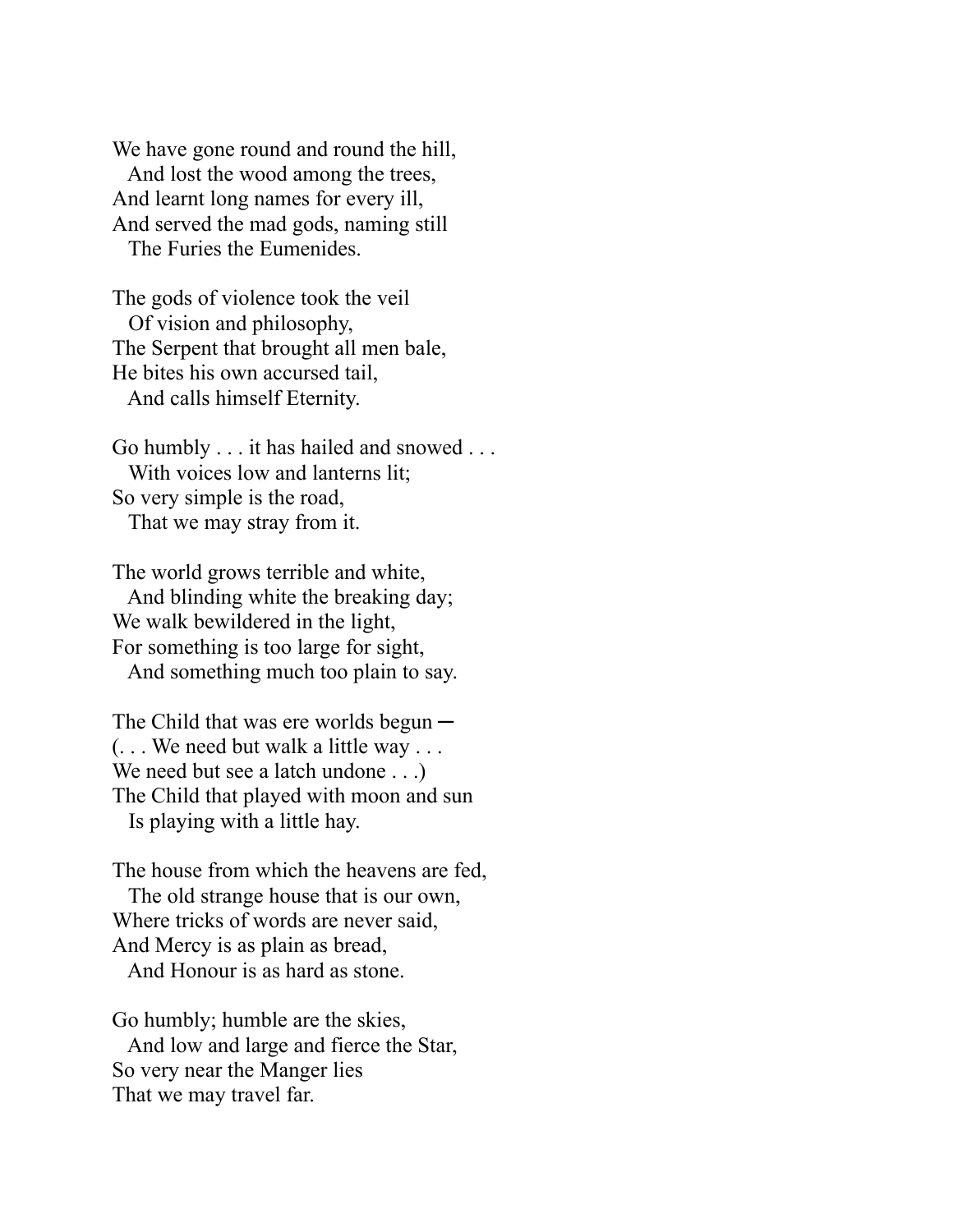Hark! Laughter like a lion wakes To roar to the resounding plain, And the whole heaven shouts and shakes For God Himself is born again And we are little children walking Through the snow and rain.

### **The Truce of Christmas**

Passionate peace is in the sky— And in the snow in silver sealed The beasts are perfect in the field, And men seem men so suddenly— (But take ten swords and ten times ten And blow the bugle in praising men; For we are for all men under the sun; And they are against us every one; And misers haggle and madmen clutch, And there is peril in praising much, And we have the terrible tongues uncurled That praise the world to the sons of the world.)

The idle humble hill and wood Are bowed upon the sacred birth, And for one little hour the earth Is lazy with the love of good— (But ready are you, and ready am I, If the battle blow and the guns go by; For we are for all men under the sun, And they are against us every one; And the men that hate herd all together, To pride and gold, and the great white feather, And the thing is graven in star and stone That the men who love are all alone.)

Hunger is hard and time is tough, But bless the beggars and kiss the kings; For hope has broken the heart of things, And nothing was ever praised enough.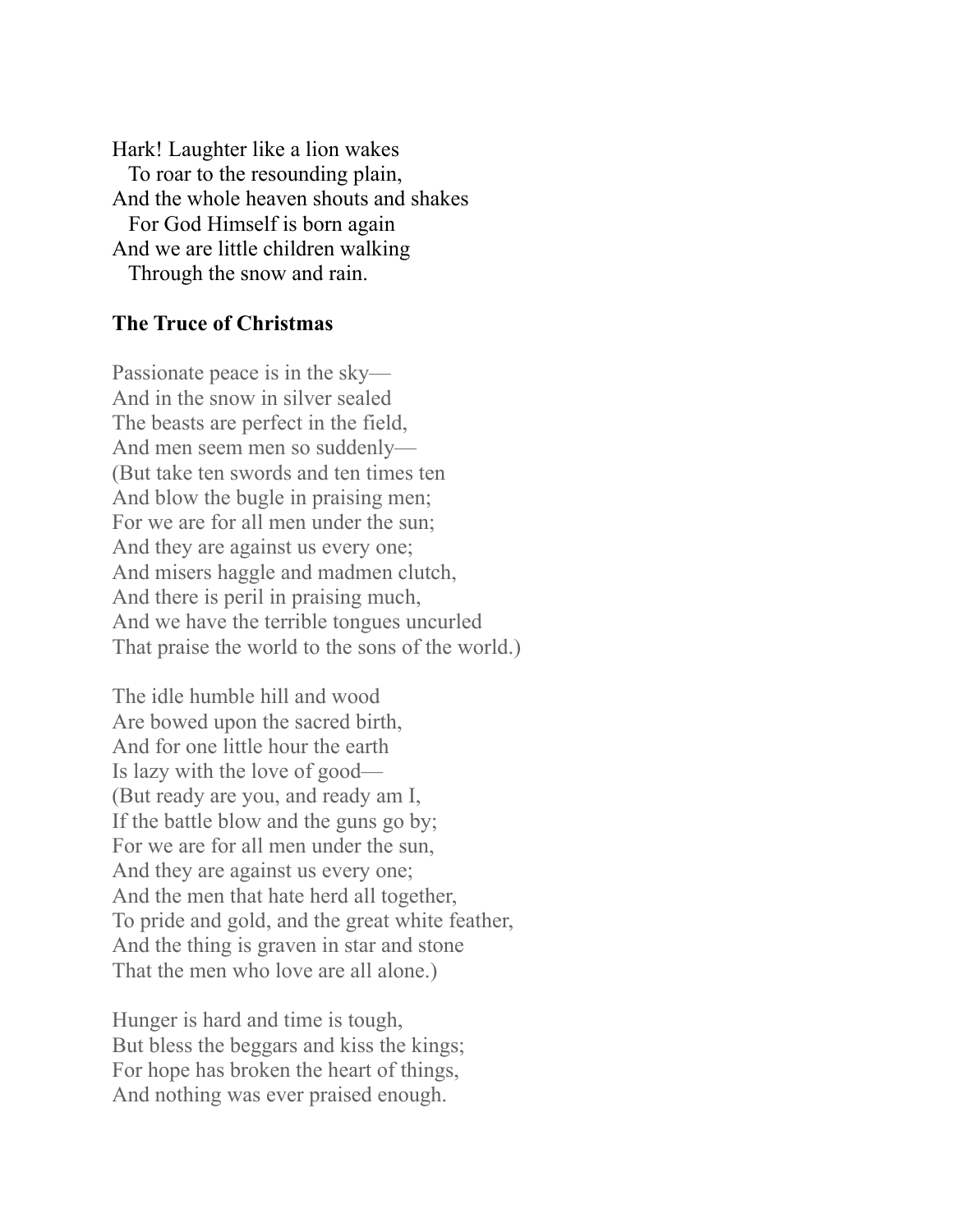(But hold the shield for a sudden swing And point the sword when you praise a thing, For we are for all men under the sun, And they are against us every one; And mime and merchant, thane and thrall Hate us because we love them all; Only till Christmastide go by Passionate peace is in the sky.)

## **The Christ-child lay on Mary's lap**

The Christ-child lay on Mary's lap, His hair was like a light. (O weary, weary were the world, But here is all aright.)

The Christ-child lay on Mary's breast His hair was like a star. (O stern and cunning are the kings, But here the true hearts are.)

The Christ-child lay on Mary's heart, His hair was like a fire. (O weary, weary is the world, But here the world's desire.)

The Christ-child stood on Mary's knee, His hair was like a crown, And all the flowers looked up at Him, And all the stars looked down

## **'A Christmas Carol' poem**

I

The shepherds went their hasty way, And found the lowly stable-shed Where the Virgin-Mother lay: And now they checked their eager tread,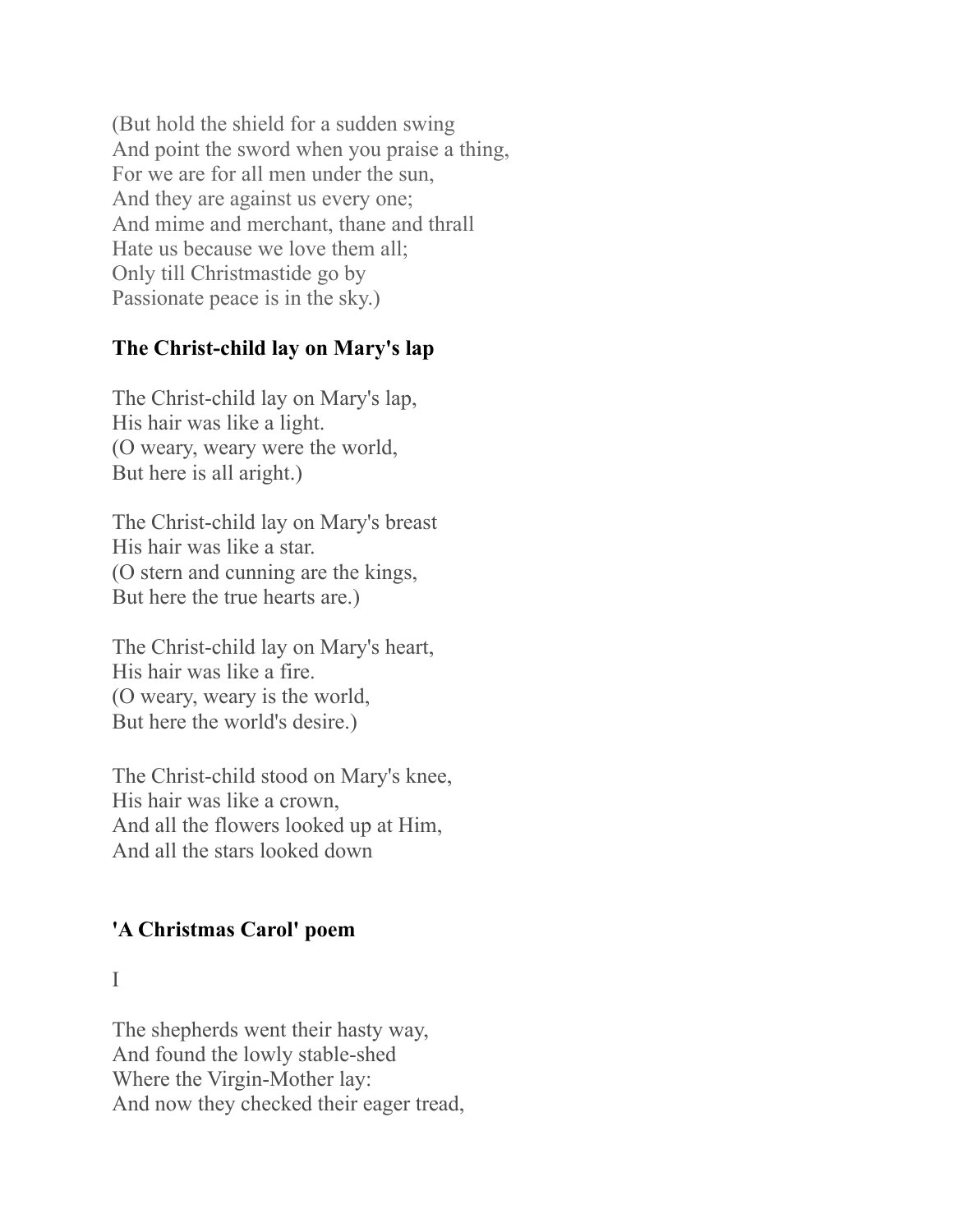For to the Babe, that at her bosom clung, A Mother's song the Virgin-Mother sung.

# II

They told her how a glorious light, Streaming from a heavenly throng. Around them shone, suspending night! While sweeter than a mother's song, Blest Angels heralded the Savior's birth, Glory to God on high! and Peace on Earth.

### III

She listened to the tale divine, And closer still the Babe she pressed: And while she cried, the Babe is mine! The milk rushed faster to her breast: Joy rose within her, like a summer's morn; Peace, Peace on Earth! the Prince of Peace is born.

### IV

Thou Mother of the Prince of Peace, Poor, simple, and of low estate! That strife should vanish, battle cease, O why should this thy soul elate? Sweet Music's loudest note, the Poet's story, Didst thou ne'er love to hear of fame and glory?

### V

And is not War a youthful king, A stately Hero clad in mail? Beneath his footsteps laurels spring; Him Earth's majestic monarchs hail Their friends, their playmate! and his bold bright eye Compels the maiden's love-confessing sigh.

VI